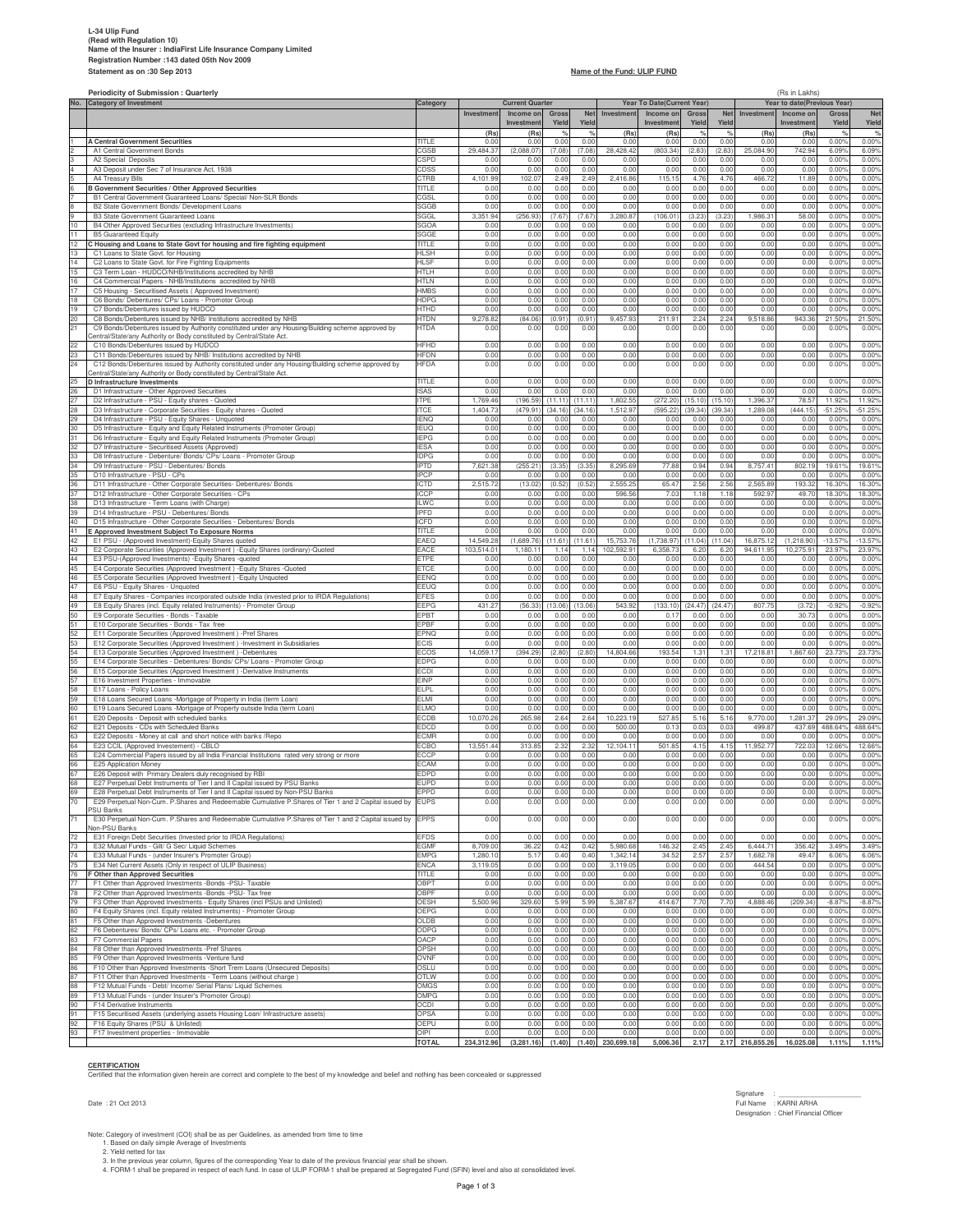### **L-34- Pension and General Annutiy Fund (Read with Regulation 10) Name of the Insurer : IndiaFirst Life Insurance Company Limited Registration Number : 143 dated 05th Nov 2009**

### Name of the Fund: **PENSION AND GENERAL ANNUITY BUSINESS**

|          | Periodicity of Submission : Quarterly                                                                                                                                                   |                            |                     |                                     |                     |              | (Rs in Lakhs)        |                                         |                      |                      |                   |                                          |                                  |                            |
|----------|-----------------------------------------------------------------------------------------------------------------------------------------------------------------------------------------|----------------------------|---------------------|-------------------------------------|---------------------|--------------|----------------------|-----------------------------------------|----------------------|----------------------|-------------------|------------------------------------------|----------------------------------|----------------------------|
|          | No. Category of Investment                                                                                                                                                              | Category                   | Investment          | <b>Current Quarter</b><br>Income on | <b>Gross</b>        | <b>Net</b>   | Investment           | Year To Date(Current Year)<br>Income on | Gross                | <b>Net</b>           | Investment        | Year to date(Previous Year)<br>Income on | Gross                            | <b>Net</b>                 |
|          |                                                                                                                                                                                         |                            |                     | Investmen                           | Yield               | Yield        |                      | Investmen                               | Yield                | Yield                |                   | Investmen                                | Yield                            | Yield                      |
|          | <b>A Central Government Securities</b>                                                                                                                                                  | TITI F                     | (Rs)<br>0.0         | (Rs)<br>0.0                         | $Q_{\rm A}$<br>0.00 | %<br>0.00    | (Rs)<br>0.00         | (Rs<br>0.00                             | 0.00                 | $O_{\alpha}$<br>0.00 | (Rs)<br>0.01      | (Rs)<br>0.0                              | 0.00%                            | O/<br>0.00%                |
|          | A1 Central Government Bonds                                                                                                                                                             | CGSB                       | 50,829.5            | 1,017.0                             | 2.00                | 2.00         | 44,994.91            | 2,111.00                                | 4.69                 | 4.69                 | 28,522.0          | 2,301.00                                 | 15.85                            | 15.85                      |
|          | A2 Special Deposits<br>A3 Deposit under Sec 7 of Insurance Act, 1938                                                                                                                    | CSPD<br>CDSS               | 0.00<br>0.00        | 0.01<br>0.00                        | 0.00<br>0.00        | 0.00<br>0.00 | 0.00<br>0.00         | 0.00<br>0.00                            | 0.00<br>0.00         | 0.00<br>0.00         | 0.00<br>0.00      | 0.0(<br>0.0(                             | 0.009<br>0.009                   | 0.00%<br>0.00%             |
|          | A4 Treasury Bills                                                                                                                                                                       | CTRB                       | 4,111.1             | 93.0                                | 2.27                | 2.27         | 4,253.00             | 103.00                                  | 2.43                 | 2.43                 | 0.00              | 117.0                                    | 11.709                           | 11.70%                     |
|          | B Government Securities / Other Approved Securities<br>B1 Central Government Guaranteed Loans/ Special/ Non-SLR Bonds                                                                   | TITLE<br>CGSL              | 0.0<br>0.01         | 0.0<br>0.0                          | 0.00<br>0.00        | 0.00<br>0.00 | 0.00<br>0.00         | 0.00<br>0.00                            | 0.00<br>0.00         | 0.00<br>0.00         | 0.00<br>0.01      | 0.0<br>0.0                               | 0.00<br>0.00                     | 0.00<br>0.00               |
|          | B2 State Government Bonds/ Development Loans                                                                                                                                            | SGGB                       | 0.01                | 0.01                                | 0.00                | 0.00         | 0.00                 | 0.00                                    | 0.00                 | 0.00                 | 0.00              | 0.0(                                     | 0.00 <sup>6</sup>                | 0.00%                      |
| 10       | B3 State Government Guaranteed Loans<br>B4 Other Approved Securities (excluding Infrastructure Investments)                                                                             | SGGL<br>SGOA               | 35,377.3<br>0.01    | 736.0<br>0.00                       | 2.08<br>0.00        | 2.08<br>0.00 | 33,368.86<br>0.00    | 1,981.00<br>0.00                        | 5.94<br>0.00         | 5.94<br>0.00         | 22,144.00<br>0.00 | 1,449.00<br>0.0(                         | 12.439<br>0.009                  | 12.43%<br>0.00%            |
| 11       | <b>B5 Guaranteed Equity</b>                                                                                                                                                             | SGGE                       | 0.00                | 0.0                                 | 0.00                | 0.00         | 0.00                 | 0.00                                    | 0.00                 | 0.00                 | 0.00              | 0.0(                                     | 0.00                             | 0.00%                      |
| 12<br>13 | C Housing and Loans to State Govt for housing and fire fighting equipment<br>C1 Loans to State Govt. for Housing                                                                        | TITLE<br>HLSH              | 0.01<br>0.01        | 0.0<br>0.0                          | 0.00<br>0.00        | 0.00<br>0.00 | 0.00<br>0.00         | 0.00<br>0.00                            | 0.00<br>0.00         | 0.00<br>0.00         | 0.01<br>0.00      | 0.0<br>0.0(                              | 0.00<br>0.00 <sup>6</sup>        | 0.00%<br>0.00%             |
| 14       | C2 Loans to State Govt. for Fire Fighting Equipments                                                                                                                                    | <b>HLSF</b>                | 0.00                | 0.01                                | 0.00                | 0.00         | 0.00                 | 0.00                                    | 0.00                 | 0.00                 | 0.00              | 0.0(                                     | 0.009                            | 0.00%                      |
| 15<br>16 | C3 Term Loan - HUDCO/NHB/Institutions accredited by NHB<br>C4 Commercial Papers - NHB/Institutions accredited by NHB                                                                    | HTLH<br>HTLN               | 0.00<br>0.00        | 0.00<br>0.01                        | 0.00<br>0.00        | 0.00<br>0.00 | 0.00<br>0.00         | 0.00<br>0.00                            | 0.00<br>0.00         | 0.00<br>0.00         | 0.00<br>0.00      | 0.00<br>0.0(                             | 0.009<br>0.009                   | 0.00%<br>0.00%             |
| 17       | C5 Housing - Securitised Assets (Approved Investment)                                                                                                                                   | <b>HMBS</b>                | 0.00                | 0.0                                 | 0.00                | 0.00         | 0.00                 | 0.00                                    | 0.00                 | 0.00                 | 0.00              | 0.00                                     | 0.00                             | 0.00%                      |
| 18<br>19 | C6 Bonds/ Debentures/ CPs/ Loans - Promotor Group<br>C7 Bonds/Debentures issued by HUDCO                                                                                                | HDPG<br>HTHD               | 0.01<br>0.01        | 0.0<br>0.0                          | 0.00<br>0.00        | 0.00<br>0.00 | 0.00<br>0.00         | 0.00<br>0.00                            | 0.00<br>0.00         | 0.00<br>0.00         | 0.01<br>0.01      | 0.0<br>0.0(                              | 0.00<br>0.00 <sup>6</sup>        | 0.00%<br>0.00%             |
| 20       | C8 Bonds/Debentures issued by NHB/ Institutions accredited by NHB                                                                                                                       | HTDN                       | 19,297.2            | 448.0                               | 2.32                | 2.32         | 16,940.26            | 794.00                                  | 4.69                 | 4.69                 | 9,069.00          | 668.0                                    | 12.97                            | 12.97%                     |
| 21       | C9 Bonds/Debentures issued by Authority constituted under any Housing/Building scheme approved by<br>Central/State/any Authority or Body constituted by Central/State Act.              | HTDA                       | 0.00                | 0.00                                | 0.00                | 0.00         | 0.00                 | 0.00                                    | 0.00                 | 0.00                 | 0.01              | 0.0(                                     | 0.00%                            | 0.00%                      |
| 22<br>23 | C10 Bonds/Debentures issued by HUDCO<br>C11 Bonds/Debentures issued by NHB/ Institutions accredited by NHB                                                                              | HFHD<br>HFDN               | 0.01<br>0.00        | 0.01<br>0.01                        | 0.00<br>0.00        | 0.0<br>0.00  | 0.00<br>0.00         | 0.00<br>0.00                            | 0.00<br>0.00         | 0.00<br>0.00         | 0.00<br>0.00      | 0.0(<br>0.00                             | 0.009<br>0.009                   | 0.009<br>0.009             |
| 24       | C12 Bonds/Debentures issued by Authority constituted under any Housing/Building scheme approved by                                                                                      | <b>HFDA</b>                | 0.00                | 0.00                                | 0.00                | 0.0          | 0.00                 | 0.00                                    | 0.00                 | 0.00                 | 0.00              | 0.0(                                     | $0.00^{\circ}$                   | 0.00%                      |
| 25       | Central/State/any Authority or Body constituted by Central/State Act<br>D Infrastructure Investments                                                                                    | TITLE                      | 0.00                | 0.00                                | 0.00                | 0.00         | 0.00                 | 0.00                                    | 0.00                 | 0.00                 | 0.00              | 0.00                                     | 0.00%                            | 0.00%                      |
| 26       | D1 Infrastructure - Other Approved Securities                                                                                                                                           | ISAS                       | 0.00                | 0.00                                | 0.00                | 0.00         | 0.00                 | 0.00                                    | 0.0(                 | 0.00                 | 0.00              | 0.00                                     | 0.00                             | 0.00%                      |
| 27<br>28 | D2 Infrastructure - PSU - Equity shares - Quoted<br>D3 Infrastructure - Corporate Securities - Equity shares - Quoted                                                                   | <b>ITPE</b><br><b>ITCE</b> | 0.00<br>0.00        | 0.00<br>0.00                        | 0.00<br>0.00        | 0.00<br>0.00 | 0.00<br>0.00         | 0.00<br>0.00                            | 0.0(<br>0.0(         | 0.00<br>0.00         | 0.00<br>0.00      | 1.00<br>0.00                             | 0.00%<br>0.00%                   | 0.00%<br>0.00%             |
| 29       | D4 Infrastructure - PSU - Equity Shares - Unquoted                                                                                                                                      | IENQ                       | 0.00                | 0.00                                | 0.00                | 0.00         | 0.00                 | 0.00                                    | 0.00                 | 0.00                 | 0.00              | 0.0(                                     | 0.00                             | 0.00%                      |
| 30<br>31 | D5 Infrastructure - Equity and Equity Related Instruments (Promoter Group)<br>D6 Infrastructure - Equity and Equity Related Instruments (Promoter Group)                                | IEUQ<br><b>IEPG</b>        | 0.00<br>0.01        | 0.01<br>0.01                        | 0.00<br>0.0(        | 0.00<br>0.00 | 0.00<br>0.00         | 0.00<br>0.00                            | 0.00<br>0.0          | 0.00<br>0.00         | 0.00<br>0.00      | 0.0<br>0.0                               | 0.00<br>0.00                     | 0.009<br>0.009             |
| 32       | D7 Infrastructure - Securitised Assets (Approved)                                                                                                                                       | <b>IESA</b>                | 0.00                | 0.00                                | 0.00                | 0.00         | 0.00                 | 0.00                                    | 0.0(                 | 0.00                 | 0.00              | 0.0(                                     | 0.00                             | 0.00%                      |
| 33<br>34 | D8 Infrastructure - Debenture/ Bonds/ CPs/ Loans - Promoter Group<br>D9 Infrastructure - PSU - Debentures/ Bonds                                                                        | <b>IDPG</b><br>IPTD        | 0.00<br>30,539.5    | 0.00<br>673.00                      | 0.00<br>2.20        | 0.00<br>2.20 | 0.00<br>26,890.09    | 0.00<br>1,340.00                        | 0.0(<br>4.98         | 0.00<br>4.98         | 0.00<br>11,189.00 | 0.00<br>402.00                           | 0.00%<br>6.599                   | 0.00%<br>6.59%             |
| 35       | D10 Infrastructure - PSU - CPs                                                                                                                                                          | PCP                        | 0.00                | 0.00                                | 0.00                | 0.00         | 0.00                 | 0.00                                    | 0.00                 | 0.00                 | 0.00              | 0.0                                      | 0.009                            | 0.00                       |
| 36<br>37 | D11 Infrastructure - Other Corporate Securities- Debentures/ Bonds<br>D12 Infrastructure - Other Corporate Securities - CPs                                                             | <b>CTD</b><br>ICCF         | 5,227.0<br>0.01     | 121.0<br>0.00                       | 2.31<br>0.00        | 2.31<br>0.00 | 5,138.90<br>397.71   | 252.00<br>5.00                          | 4.90<br>1.18         | 4.90<br>1.18         | 4,740.0<br>395.0  | 302.0<br>33.0                            | 13.59<br>18.30                   | 13.59%<br>18.30%           |
| 38       | D13 Infrastructure - Term Loans (with Charge)                                                                                                                                           | <b>ILWC</b>                | 0.00                | 0.00                                | 0.00                | 0.00         | 0.00                 | 0.00                                    | 0.0(                 | 0.00                 | 0.00              | 0.0(                                     | 0.009                            | 0.00                       |
| 39<br>40 | D14 Infrastructure - PSU - Debentures/ Bonds<br>D15 Infrastructure - Other Corporate Securities - Debentures/ Bonds                                                                     | IPFD<br>ICFD               | 0.00<br>0.00        | 0.00<br>0.00                        | 0.00<br>0.00        | 0.00<br>0.00 | 0.00<br>0.00         | 0.00<br>0.00                            | 0.0(<br>0.00         | 0.00<br>0.00         | 0.00<br>0.00      | 0.0(<br>0.0(                             | 0.00%<br>0.00                    | 0.00<br>0.00%              |
| 41       | E Approved Investment Subject To Exposure Norms                                                                                                                                         | TITLE                      | 0.01                | 0.00                                | 0.00                | 0.00         | 0.00                 | 0.00                                    | 0.00                 | 0.00                 | 0.00              | 0.00                                     | 0.00                             | 0.00%                      |
| 42<br>43 | E1 PSU - (Approved Investment)-Equity Shares quoted<br>E2 Corporate Securities (Approved Investment) - Equity Shares (ordinary)-Quoted                                                  | EAEQ<br>EACE               | 165.5<br>1,271.7    | (3.00)<br>2.00                      | 0.78<br>4.70        | 0.78<br>4.70 | 241.54<br>1,738.98   | 1.00<br>66.00                           | $0.5^{\circ}$<br>3.7 | 0.53<br>3.79         | 0.00<br>0.00      | 30.0<br>92.00                            | 0.00<br>0.00                     | 0.009<br>0.00%             |
| 44       | E3 PSU-(Approved Investments) - Equity Shares - quoted                                                                                                                                  | ETPE                       | 0.01                | 0.00                                | 0.00                | 0.00         | 0.00                 | 0.00                                    | 0.0(                 | 0.00                 | 0.00              | 0.0(                                     | 0.00                             | 0.00%                      |
| 45<br>46 | E4 Corporate Securities (Approved Investment) - Equity Shares - Quoted<br>E5 Corporate Securities (Approved Investment) - Equity Unquoted                                               | ETCE<br>EENQ               | 0.00<br>0.00        | 0.00<br>0.00                        | 0.00<br>0.00        | 0.00<br>0.00 | 0.00<br>0.00         | 0.00<br>0.00                            | 0.0(<br>0.00         | 0.00<br>0.00         | 0.00<br>0.00      | 0.00<br>0.0(                             | 0.00%<br>0.00                    | 0.00%<br>0.00%             |
| 47       | E6 PSU - Equity Shares - Unquoted                                                                                                                                                       | EEUQ                       | 0.01                | 0.00                                | 0.00                | 0.00         | 0.00                 | 0.00                                    | 0.00                 | 0.00                 | 0.00              | 0.0(                                     | 0.00                             | 0.009                      |
| 48<br>49 | E7 Equity Shares - Companies incorporated outside India (invested prior to IRDA Regulations)<br>E8 Equity Shares (incl. Equity related Instruments) - Promoter Group                    | EFES<br>EEPG               | 0.01<br>0.00        | 0.01<br>0.00                        | 0.00<br>0.00        | 0.00<br>0.00 | 0.00<br>0.00         | 0.00<br>0.00                            | 0.00<br>0.0          | 0.00<br>0.00         | 0.00<br>0.00      | 0.0<br>2.00                              | 0.00<br>0.00                     | 0.009<br>0.009             |
| 50       | E9 Corporate Securities - Bonds - Taxable                                                                                                                                               | EPBT                       | 2,004.5             | 50.00                               | 2.48                | 2.48         | 2,004.52             | 100.00                                  | 4.97                 | 4.97                 | 2,004.00          | 86.00                                    | 8.939                            | 8.93%                      |
| 51<br>52 | E10 Corporate Securities - Bonds - Tax free<br>E11 Corporate Securities (Approved Investment) -Pref Shares                                                                              | EPBF<br>EPNQ               | 0.00<br>0.01        | 0.00<br>0.00                        | 0.00<br>0.00        | 0.00<br>0.00 | 0.00<br>0.00         | 0.00<br>0.00                            | 0.0(<br>0.00         | 0.00<br>0.00         | 0.00<br>0.00      | 0.0(<br>0.0(                             | 0.00%<br>0.00                    | 0.00%<br>0.009             |
| 53       | E12 Corporate Securities (Approved Investment) - Investment in Subsidiaries                                                                                                             | ECIS                       | 0.00                | 0.01                                | 0.00                | 0.00         | 0.00                 | 0.00                                    | 0.00                 | 0.00                 | 0.00              | 0.0                                      | 0.00                             | 0.009                      |
| 54<br>55 | E13 Corporate Securities (Approved Investment) -Debentures<br>E14 Corporate Securities - Debentures/ Bonds/ CPs/ Loans - Promoter Group                                                 | ECOS<br>EDPG               | 23,947.9<br>0.00    | 564.0<br>0.00                       | 2.36<br>0.00        | 2.36<br>0.00 | 21,842.68<br>0.00    | 1,088.00<br>0.00                        | 4.9<br>0.0(          | 4.97<br>0.00         | 15,536.00<br>0.00 | 1,083.0<br>0.0(                          | 11.75<br>0.00                    | 11.75%<br>0.009            |
| 56       | E15 Corporate Securities (Approved Investment) -Derivative Instruments                                                                                                                  | ECDI                       | 0.00                | 0.00                                | 0.00                | 0.00         | 0.00                 | 0.00                                    | 0.0(                 | 0.00                 | 0.00              | 0.00                                     | 0.00%                            | 0.00%                      |
| 57<br>58 | E16 Investment Properties - Immovable<br>E17 Loans - Policy Loans                                                                                                                       | EINP<br>ELPL               | 0.00<br>0.00        | 0.00<br>0.00                        | 0.00<br>0.00        | 0.00<br>0.00 | 0.00<br>0.00         | 0.00<br>0.00                            | 0.00<br>0.00         | 0.00<br>0.00         | 0.00<br>0.00      | 0.00<br>0.0(                             | 0.00%<br>0.00                    | 0.00%<br>0.009             |
| 59       | E18 Loans Secured Loans -Mortgage of Property in India (term Loan)                                                                                                                      | FI M                       | 0.01                | 0.01                                | 0.00                | 0.00         | 0.00                 | 0.00                                    | 0.00                 | 0.00                 | 0.00              | 0.0                                      | 0.00                             | 0.009                      |
| 60<br>61 | E19 Loans Secured Loans -Mortgage of Property outside India (term Loan)<br>E20 Deposits - Deposit with scheduled banks                                                                  | ELMC<br>ECDB               | 0.01<br>6,812.94    | 0.01<br>181.0                       | 0.00<br>2.65        | 0.00<br>2.65 | 0.00<br>6,776.17     | 0.00<br>353.00                          | 0.00<br>5.2          | 0.00<br>5.21         | 0.00<br>6,739.00  | 0.0<br>541.00                            | 0.00<br>12.89                    | 0.009<br>12.89%            |
| 62       | E21 Deposits - CDs with Scheduled Banks                                                                                                                                                 | EDCD                       | 0.00                | 0.00                                | 0.00                | 0.00         | 0.00                 | 0.00                                    | 0.0(                 | 0.00                 | 0.00              | 130.00                                   | 24.65                            | 24.65%                     |
| 63<br>64 | E22 Deposits - Money at call and short notice with banks / Repo<br>E23 CCIL (Approved Investement) - CBLO                                                                               | ECMR<br>ECBO               | 0.00<br>15,356.78   | 0.00<br>332.0                       | 0.00<br>2.16        | 0.00<br>2.16 | 0.00<br>15,352.49    | 0.00<br>603.00                          | 0.00<br>3.93         | 0.00<br>3.93         | 0.00<br>22,281.00 | 0.00<br>444.0                            | 0.009<br>$3.95^{\circ}$          | 0.00%<br>3.95 <sup>°</sup> |
| 65       | E24 Commercial Papers issued by all India Financial Institutions rated very strong or more                                                                                              | ECCF                       | 0.01                | 0.01                                | 0.00                | 0.00         | 0.00                 | 0.00                                    | 0.00                 | 0.00                 | 0.00              | 0.0                                      | 0.00                             | 0.00%                      |
| 66<br>67 | E25 Application Money<br>E26 Deposit with Primary Dealers duly recognised by RBI                                                                                                        | <b>FCAN</b><br>EDPD        | 0.00<br>0.00        | 0.00<br>0.00                        | 0.00<br>0.00        | 0.00<br>0.00 | 1,000.00<br>0.00     | 0.00<br>0.00                            | 0.34<br>0.00         | 0.34<br>0.00         | 0.00<br>0.00      | 0.0<br>0.00                              | 0.00<br>0.005                    | 0.00%<br>0.00%             |
| 68       | E27 Pernetual Debt Instruments of Tier Land II Capital issued by PSU Banks                                                                                                              |                            |                     |                                     |                     |              |                      |                                         |                      |                      | 0.0               |                                          |                                  | 0.009                      |
| 69<br>70 | E28 Perpetual Debt Instruments of Tier I and II Capital issued by Non-PSU Banks<br>E29 Perpetual Non-Cum. P.Shares and Redeemable Cumulative P.Shares of Tier 1 and 2 Capital issued by | EPPD<br><b>EUPS</b>        | 0.00<br>0.00        | 0.00<br>0.00                        | 0.00<br>0.00        | 0.00<br>0.00 | 0.00<br>0.00         | 0.00<br>0.00                            | 0.0(<br>0.00         | 0.0(<br>0.00         | 0.00<br>0.00      | 0.0(<br>0.00                             | 0.00%<br>0.00%                   | 0.00%<br>0.00%             |
|          | <b>SU Banks</b>                                                                                                                                                                         |                            |                     |                                     |                     |              |                      |                                         |                      |                      |                   |                                          |                                  |                            |
| 71       | E30 Perpetual Non-Cum. P.Shares and Redeemable Cumulative P.Shares of Tier 1 and 2 Capital issued by<br>Non-PSU Banks                                                                   | <b>EPPS</b>                | 0.00                | 0.00                                | 0.00                | 0.00         | 0.00                 | 0.00                                    | 0.00                 | 0.00                 | 0.00              | 0.00                                     | 0.00%                            | 0.00%                      |
| 72       | E31 Foreign Debt Securities (Invested prior to IRDA Regulations)                                                                                                                        | <b>EFDS</b>                | 0.00                | 0.00                                | 0.00                | 0.00         | 0.00                 | 0.00                                    | 0.0(                 | 0.00                 | 0.00              | 0.00                                     | 0.00%                            | 0.00%                      |
| 73<br>74 | E32 Mutual Funds - Gilt/ G Sec/ Liquid Schemes<br>E33 Mutual Funds - (under Insurer's Promoter Group)                                                                                   | <b>EGMF</b><br><b>EMPG</b> | 6,079.9<br>1,749.91 | 26.00<br>7.00                       | 1.81<br>2.12        | 1.81<br>2.12 | 4,604.38<br>1,544.50 | 109.00<br>37.00                         | 2.40<br>2.40         | 2.40<br>2.40         | 68.00<br>0.00     | 169.0<br>11.0                            | $0.00^{\circ}$<br>$0.00^{\circ}$ | 0.00%<br>0.00%             |
| 76       | F Other than Approved Securities                                                                                                                                                        | TITLE                      | 0.00                | 0.00                                | 0.00                | 0.00         | 0.00                 | 0.00                                    | 0.00                 | 0.00                 | 0.00              | 0.0(                                     | 0.00%                            | 0.00%                      |
| 77<br>78 | F1 Other than Approved Investments -Bonds -PSU- Taxable<br>F2 Other than Approved Investments -Bonds -PSU- Tax free                                                                     | OBPT<br>OBPF               | 0.00<br>0.00        | 0.00<br>0.00                        | 0.00<br>0.00        | 0.00<br>0.00 | 0.00<br>0.00         | 0.00<br>0.00                            | 0.0(<br>0.00         | 0.00<br>0.00         | 0.00<br>0.00      | 0.0(<br>0.00                             | 0.00%<br>0.00%                   | 0.00%<br>0.00%             |
| 79       | F3 Other than Approved Investments - Equity Shares (incl PSUs and Unlisted)                                                                                                             | OESH                       | 0.00                | 0.00                                | 0.00                | 0.00         | 0.00                 | 0.00                                    | 0.0(                 | 0.00                 | 0.00              | 0.00                                     | $0.00^{\circ}$                   | 0.00%                      |
| 80<br>81 | F4 Equity Shares (incl. Equity related Instruments) - Promoter Group<br>F5 Other than Approved Investments -Debentures                                                                  | OEPG<br>OLDB               | 0.00<br>0.00        | 0.00<br>0.00                        | 0.00<br>0.00        | 0.00<br>0.00 | 0.00<br>0.00         | 0.00<br>0.00                            | 0.0(<br>0.0(         | 0.00<br>0.00         | 0.00<br>0.00      | 0.0(<br>0.0(                             | $0.00^{\circ}$<br>0.00%          | 0.00%<br>0.00%             |
| 82       | F6 Debentures/ Bonds/ CPs/ Loans etc. - Promoter Group                                                                                                                                  | ODPG                       | 0.00                | 0.00                                | 0.00                | 0.00         | 0.00                 | 0.00                                    | 0.0(                 | 0.00                 | 0.00              | 0.00                                     | 0.00%                            | 0.00%                      |
| 83<br>84 | F7 Commercial Papers<br>F8 Other than Approved Investments -Pref Shares                                                                                                                 | OACP<br>OPSH               | 0.00<br>0.00        | 0.00<br>0.00                        | 0.00<br>0.00        | 0.00<br>0.00 | 0.00<br>0.00         | 0.00<br>0.00                            | 0.00<br>0.00         | 0.00<br>0.00         | 0.00<br>0.00      | 0.00<br>0.00                             | 0.00%<br>0.00%                   | 0.00%<br>0.00%             |
| 85       | F9 Other than Approved Investments - Venture fund                                                                                                                                       | OVNF                       | 0.00                | 0.00                                | 0.00                | 0.00         | 0.00                 | 0.00                                    | 0.0(                 | 0.00                 | 0.00              | 0.00                                     | $0.00^{\circ}$                   | 0.00%                      |
| 86<br>87 | F10 Other than Approved Investments -Short Trem Loans (Unsecured Deposits)<br>F11 Other than Approved Investments - Term Loans (without charge)                                         | OSLU<br>OTLW               | 0.00<br>0.00        | 0.00<br>0.00                        | 0.00<br>0.00        | 0.00<br>0.00 | 0.00<br>0.00         | 0.00<br>0.00                            | 0.0(<br>0.0(         | 0.00<br>0.00         | 0.00<br>0.00      | 0.0(<br>0.0(                             | $0.00^{\circ}$<br>0.00%          | 0.00%<br>0.00%             |
| 88       | F12 Mutual Funds - Debt/ Income/ Serial Plans/ Liquid Schemes                                                                                                                           | OMGS                       | 0.00                | 0.00                                | 0.00                | 0.00         | 0.00                 | 0.00                                    | 0.0(                 | 0.00                 | 0.00              | 0.00                                     | 0.00%                            | 0.00%                      |
| 89<br>90 | F13 Mutual Funds - (under Insurer's Promoter Group)<br>F14 Derivative Instruments                                                                                                       | OMPG<br>OCDI               | 0.00<br>0.00        | 0.00<br>0.00                        | 0.00<br>0.00        | 0.00<br>0.00 | 0.00<br>0.00         | 0.00<br>0.00                            | 0.0(<br>0.0(         | 0.00<br>0.00         | 0.00<br>0.00      | 0.00<br>0.0                              | 0.00%<br>$0.00^{\circ}$          | 0.00%<br>0.00%             |
| 91       | F15 Securitised Assets (underlying assets Housing Loan/ Infrastructure assets)                                                                                                          | OPSA                       | 0.00                | 0.00                                | 0.00                | 0.00         | 0.00                 | 0.00                                    | 0.0(                 | 0.00                 | 0.00              | 0.0(                                     | $0.00^{\circ}$                   | 0.00%                      |
| 92       | F16 Equity Shares (PSU & Unlisted)                                                                                                                                                      | OEPU<br>OIPI               | 0.00<br>0.00        | 0.00<br>0.00                        | 0.00<br>0.00        | 0.00<br>0.00 | 0.00<br>0.00         | 0.00<br>0.00                            | 0.0(<br>0.00         | 0.00<br>0.00         | 0.00<br>0.00      | 0.0(<br>0.0(                             | $0.00^{\circ}$<br>$0.00^{\circ}$ | 0.00%<br>0.00%             |
| 93       | F17 Investment properties - Immovable                                                                                                                                                   | <b>TOTAL</b>               | 202,771.24          | 4,247.00                            | 32.23               | 32.23        | 187,089.00           | 8,943.00                                | 57.35                | 57.35                | 122,687.00        | 7,861.00                                 | 7.70%                            | 7.70%                      |

**CERTIFICATION** Certified that the information given herein are correct and complete to the best of my knowledge and belief and nothing has been concealed or suppressed

Signature : 21 Oct 2013<br>Full Name : KARNI ARHA<br>Designation : Chief Financial Officer

Note: Category of investment (COI) shall be as per Guidelines, as amended from time to time<br>1. Based on daily simple Average of Investments<br>2. Yield netted for tax<br>4. FORM-1 shall be prepared in respect of each fund. In ca